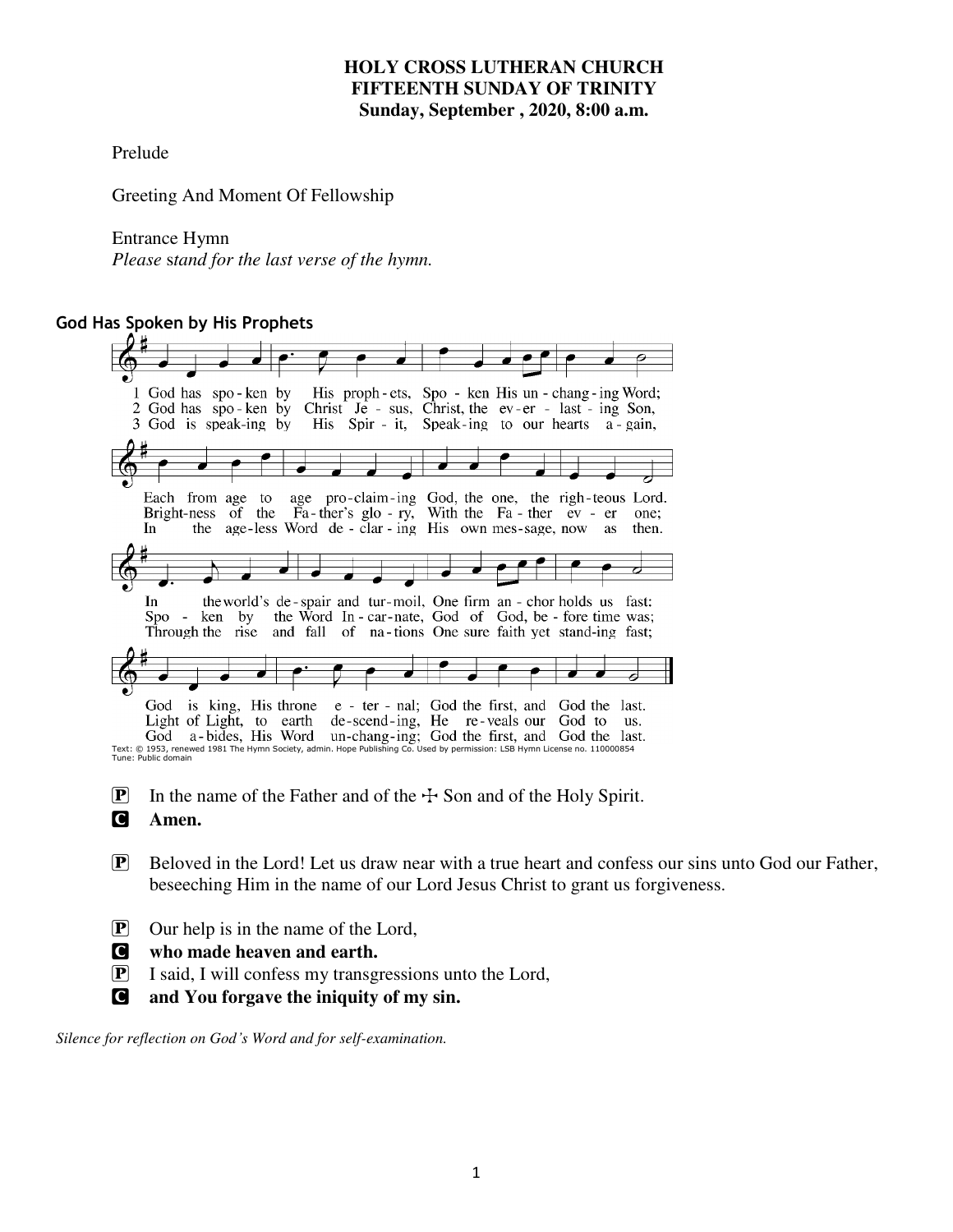- P O almighty God, merciful Father,
- C **I, a poor, miserable sinner, confess unto You all my sins and iniquities with which I have ever offended You and justly deserved Your temporal and eternal punishment. But I am heartily sorry for them and sincerely repent of them, and I pray You of Your boundless mercy and for the sake of the holy, innocent, bitter sufferings and death of Your beloved Son, Jesus Christ, to be gracious and merciful to me, a poor, sinful being.**
- **P** Upon this your confession, I, by virtue of my office, as a called and ordained servant of the Word, announce the grace of God unto all of you, and in the stead and by the command of my Lord Jesus Christ I forgive you all your sins in the name of the Father and of the  $\pm$  Son and of the Holy Spirit.
- C **Amen.**

## Service of the Word

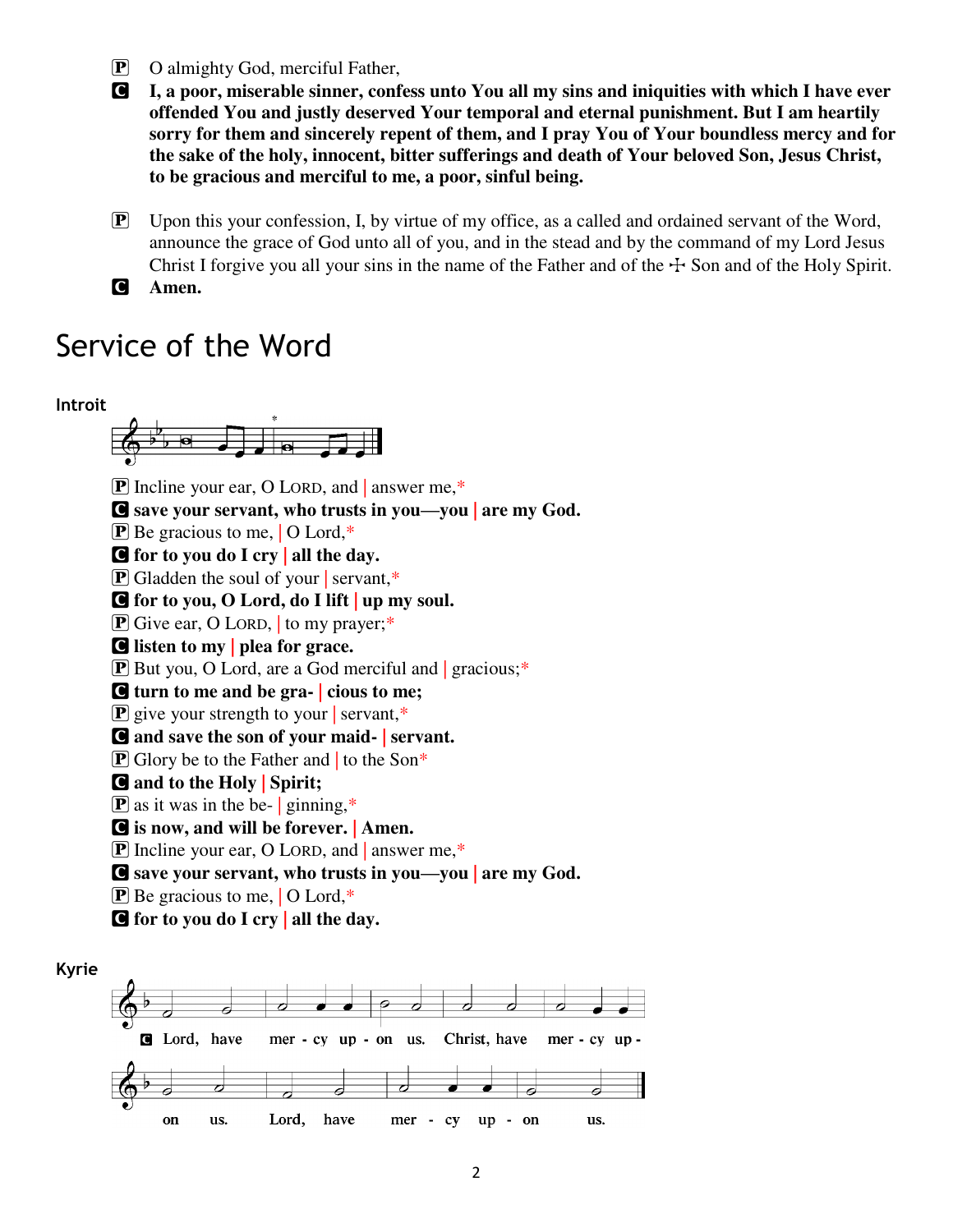|             | Ч                                                                            |
|-------------|------------------------------------------------------------------------------|
|             | তা                                                                           |
| $ {\bf P} $ | Glory be to God on high: $\Box$ and on earth peace, good - will toward       |
|             |                                                                              |
|             |                                                                              |
|             | $\bullet$<br><u>lat</u><br>u<br>σ                                            |
|             |                                                                              |
|             | we bless Thee, we wor-ship<br>We praise Thee,<br>Thee,<br>men.               |
|             |                                                                              |
|             | b<br>O<br>Γ                                                                  |
|             | 6<br>$\sigma$                                                                |
|             | we glorify Thee, we give thanks to Thee, for<br>Thy great<br>glory.          |
|             | $\mathbf o$<br>р<br>₫Θ                                                       |
|             | o<br>о                                                                       |
|             | O Lord God, heav'n-ly<br>King,<br>God the Fa-ther<br>Al - mighty.            |
|             | <u>Ω</u>                                                                     |
|             | $\Omega$<br>О                                                                |
|             |                                                                              |
|             | O Lord,<br>the only begotten Son,<br>Christ;<br>$Je -$<br><b>SUS</b>         |
|             | $\overline{\mathbf{u}}$                                                      |
|             | Ω<br>o                                                                       |
|             | Son<br>O Lord God, Lamb of God,<br>of<br>the<br>Father,                      |
|             |                                                                              |
|             | $\mathbf \bullet$<br>$\overline{\mathbf{p}}$<br>$\overline{\mathbf{p}}$<br>Ο |
|             | $\Theta$<br>that takest away the sin of the world, have mercy up-on<br>us.   |
|             | Θ                                                                            |
|             | р<br>0<br>⊖                                                                  |
|             | Thou that takest away the sin of the world,<br>re-ceive our<br>prayer.       |
|             | $\bullet$                                                                    |
|             | Þ<br>ø<br>6                                                                  |
|             | Thou that sittest at the right hand of God the Father,<br>have mercy up-     |
|             |                                                                              |
|             | o<br>$\bullet$<br>bi                                                         |
|             | For Thou only art holy; Thou<br>on - $ly$<br>art the Lord.<br>on<br>us.      |
|             |                                                                              |
|             | $\bullet$<br>b<br>п                                                          |
|             | O Christ, with the<br>Thou only,<br>$H_0 - ly$<br>Ghost,                     |
|             |                                                                              |
|             |                                                                              |
|             | 右<br>σ<br>ヮ                                                                  |
|             | $\sigma$<br>$\bf{O}$                                                         |

### **Salutation and Collect of the Day**

- P The Lord be with you.
- C **And with thy spirit.**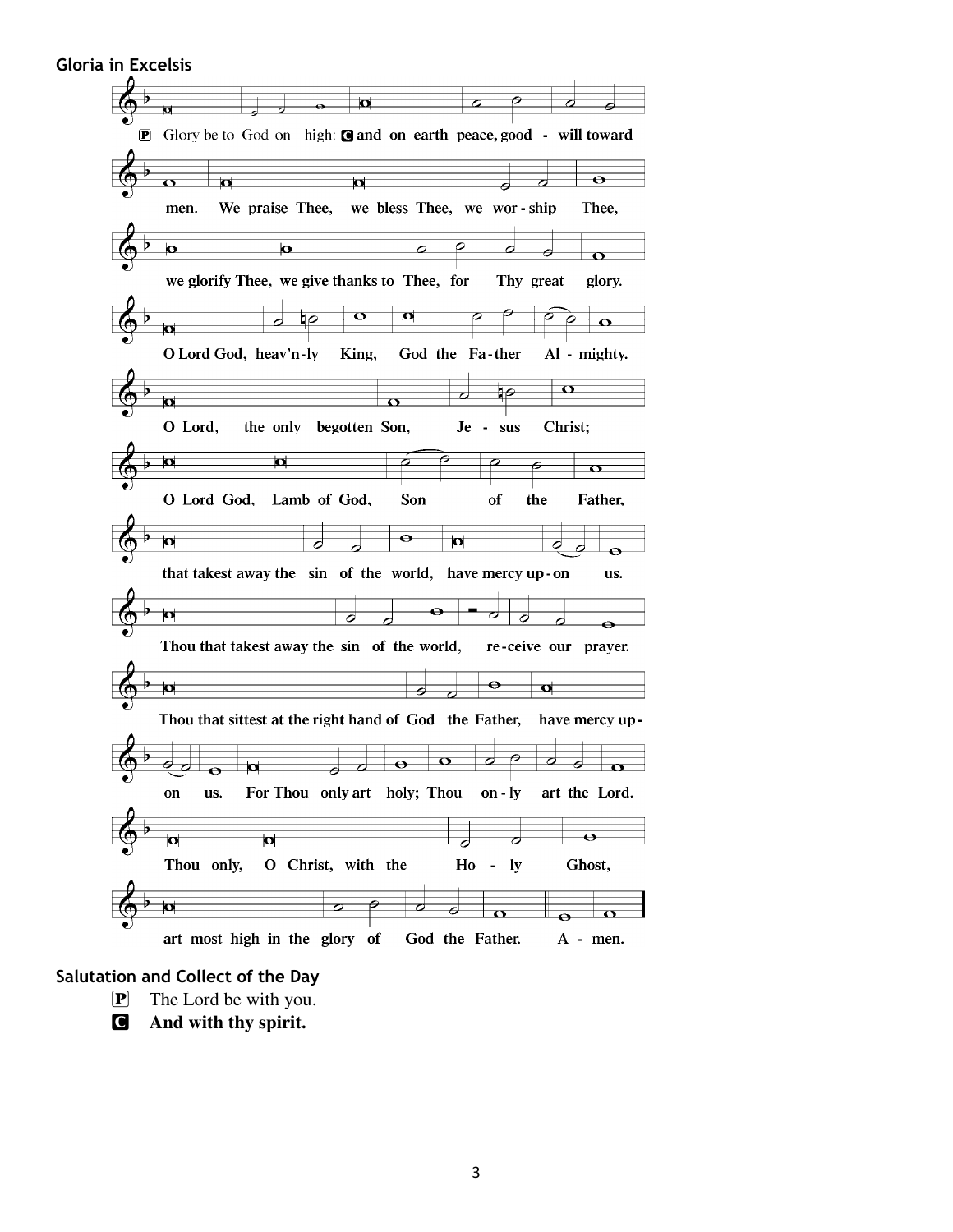#### P Let us pray.

O Lord, we implore You, let Your continual pity cleanse and defend Your Church; and because she cannot continue in safety without Your aid, preserve her evermore by Your help and goodness; through Jesus Christ, Your Son, our Lord, who lives and reigns with You and the Holy Spirit, one God, now and forever.

C **Amen.** 

*Sit* 

#### **Old Testament Reading** *1 Kings 17:8–16*

 ${}^{8}$ Then the word of the LORD came to [Elijah],  ${}^{9}$ "Arise, go to Zarephath, which belongs to Sidon, and dwell there. Behold, I have commanded a widow there to feed you." <sup>10</sup>So he arose and went to Zarephath. And when he came to the gate of the city, behold, a widow was there gathering sticks. And he called to her and said, "Bring me a little water in a vessel, that I may drink." <sup>11</sup>And as she was going to bring it, he called to her and said, "Bring me a morsel of bread in your hand." <sup>12</sup>And she said, "As the LORD your God lives, I have nothing baked, only a handful of flour in a jar and a little oil in a jug. And now I am gathering a couple of sticks that I may go in and prepare it for myself and my son, that we may eat it and die." <sup>13</sup>And Elijah said to her, "Do not fear; go and do as you have said. But first make me a little cake of it and bring it to me, and afterward make something for yourself and your son. <sup>14</sup>For thus says the LORD the God of Israel, 'The jar of flour shall not be spent, and the jug of oil shall not be empty, until the day that the LORD sends rain upon the earth."<sup>15</sup>And she went and did as Elijah said. And she and he and her household ate for many days. <sup>16</sup>The jar of flour was not spent, neither did the jug of oil become empty, according to the word of the LORD that he spoke by Elijah.

A This is the Word of the Lord.

#### C **Thanks be to God.**

**Epistle** *Galatians 5:25—6:10* 

<sup>25</sup>If we live by the Spirit, let us also walk by the Spirit. <sup>26</sup>Let us not become conceited, provoking one another, envying one another.

 $1B$ rothers, if anyone is caught in any transgression, you who are spiritual should restore him in a spirit of gentleness. Keep watch on yourself, lest you too be tempted. <sup>2</sup>Bear one another's burdens, and so fulfill the law of Christ.  ${}^{3}$ For if anyone thinks he is something, when he is nothing, he deceives himself. <sup>4</sup>But let each one test his own work, and then his reason to boast will be in himself alone and not in his neighbor. <sup>5</sup>For each will have to bear his own load.

 $6$ One who is taught the word must share all good things with the one who teaches. <sup>7</sup>Do not be deceived: God is not mocked, for whatever one sows, that will he also reap. <sup>8</sup>For the one who sows to his own flesh will from the flesh reap corruption, but the one who sows to the Spirit will from the Spirit reap eternal life. <sup>9</sup>And let us not grow weary of doing good, for in due season we will reap, if we do not give up.  $^{10}$ So then, as we have opportunity, let us do good to everyone, and especially to those who are of the household of faith.

 $\overline{A}$  This is the Word of the Lord.

C **Thanks be to God.** 

*Stand*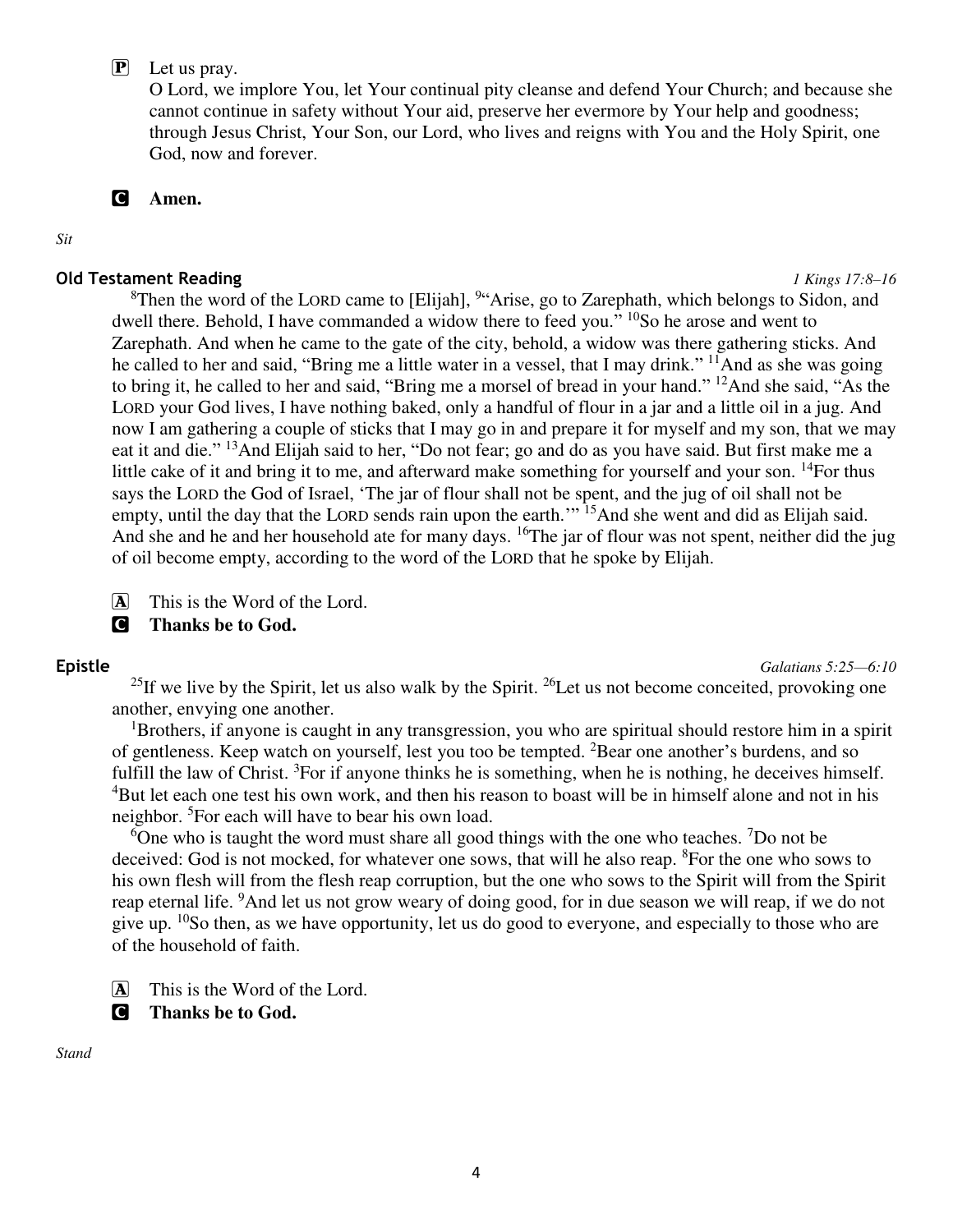

#### **Holy Gospel**

**P** The Holy Gospel according to St. Matthew, the sixth chapter.



<sup>24</sup>[Jesus said:] "No one can serve two masters, for either he will hate the one and love the other, or he will be devoted to the one and despise the other. You cannot serve God and money.

<sup>25</sup> Therefore I tell you, do not be anxious about your life, what you will eat or what you will drink, nor about your body, what you will put on. Is not life more than food, and the body more than clothing?  $^{26}$ Look at the birds of the air: they neither sow nor reap nor gather into barns, and yet your heavenly Father feeds them. Are you not of more value than they? <sup>27</sup>And which of you by being anxious can add a single hour to his span of life?  $28$ And why are you anxious about clothing? Consider the lilies of the field, how they grow: they neither toil nor spin, <sup>29</sup>yet I tell you, even Solomon in all his glory was not arrayed like one of these.  $30$ But if God so clothes the grass of the field, which today is alive and tomorrow is thrown into the oven, will he not much more clothe you, O you of little faith?  $31$ Therefore do not be anxious, saying, 'What shall we eat?' or 'What shall we drink?' or 'What shall we wear?'  $32$ For the Gentiles seek after all these things, and your heavenly Father knows that you need them all. <sup>33</sup>But seek first the kingdom of God and his righteousness, and all these things will be added to you.

<sup>34</sup> Therefore do not be anxious about tomorrow, for tomorrow will be anxious for itself. Sufficient for the day is its own trouble."

P This is the Gospel of the Lord.



#### **Apostles' Creed**

C **I believe in God, the Father Almighty, maker of heaven and earth.** 

> **And in Jesus Christ, His only Son, our Lord, who was conceived by the Holy Spirit, born of the virgin Mary, suffered under Pontius Pilate, was crucified, died and was buried. He descended into hell. The third day He rose again from the dead. He ascended into heaven and sits at the right hand of God the Father Almighty. From thence He will come to judge the living and the dead.**

**I believe in the Holy Spirit, the holy Christian Church,**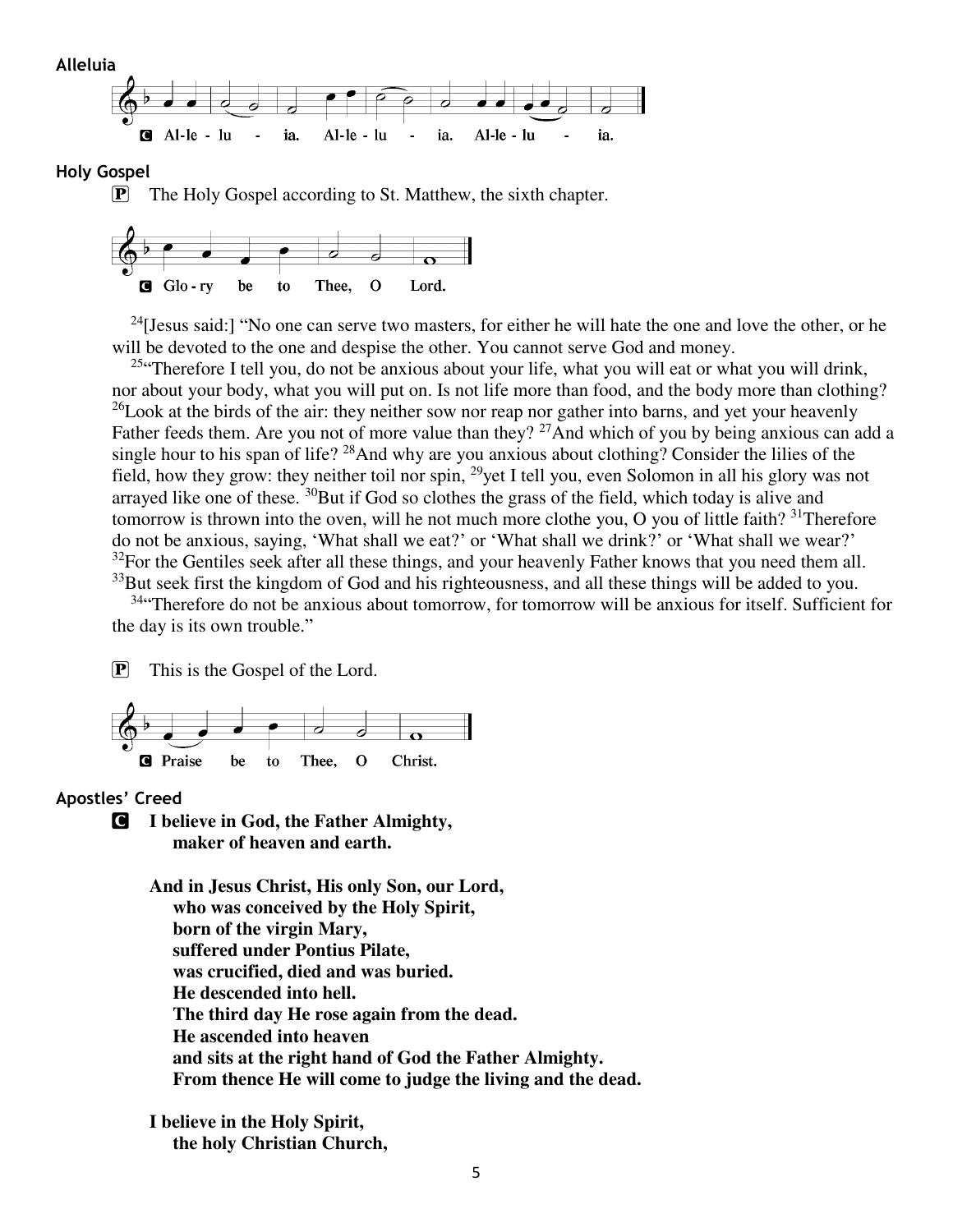**the communion of saints, the forgiveness of sins, the resurrection of the body,**  and the life  $\dagger$  everlasting. Amen.

*Sit* 



#### **Sermon Pastor Matt Wallis**

#### **Offering**

*Stand* 

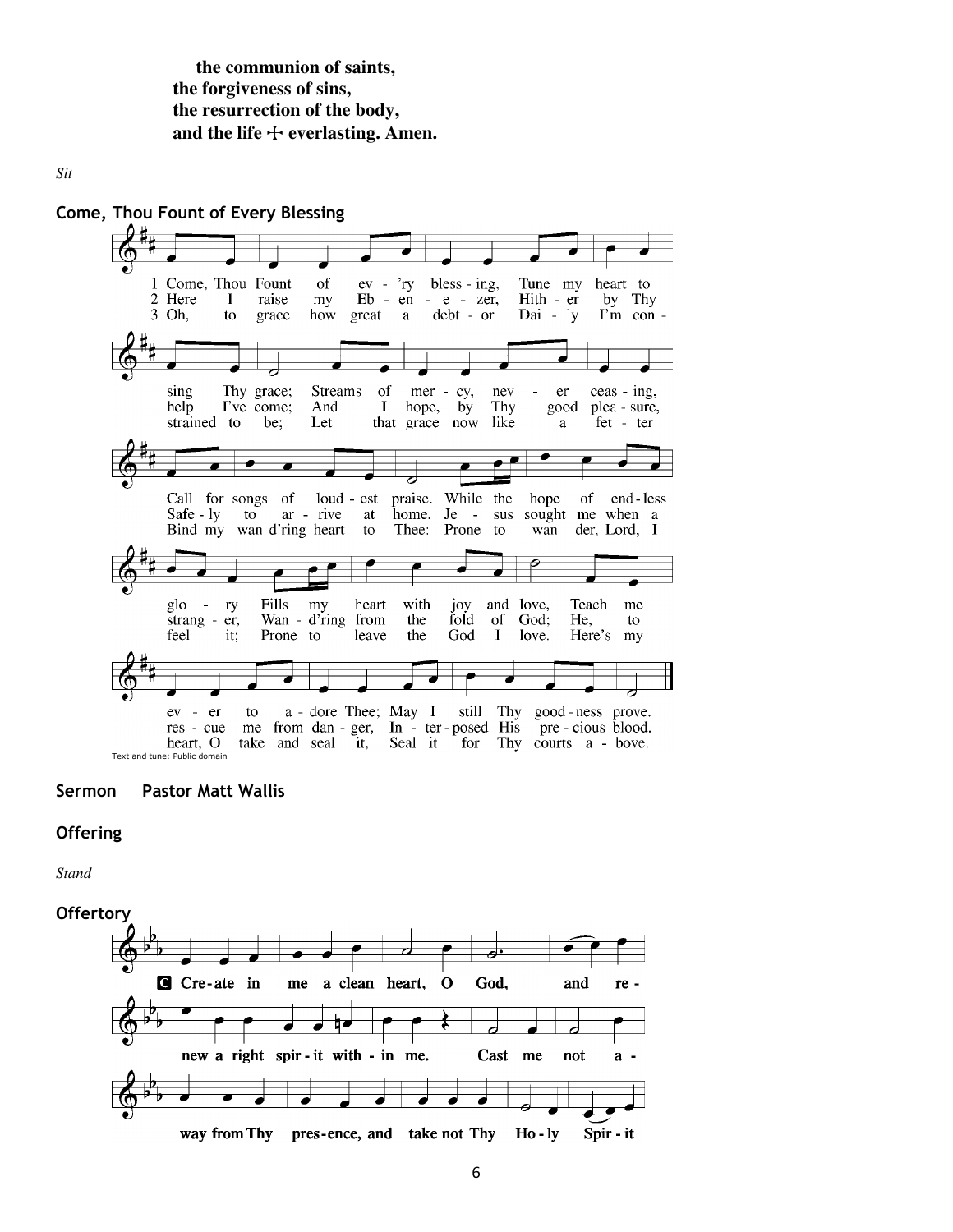

#### **Prayer of the Church**

Let us pray for the whole people of God in Christ Jesus and for all people according to their needs. *After each portion of the prayers:* 

- P Lord, in your mercy,
- C **hear our prayer.**

*The prayers conclude:* 

P Into your hands, O Lord, we commend all for whom we pray, trusting in your mercy; through your Son, Jesus Christ, our Lord.

C **Amen** 

# Service of the Sacrament

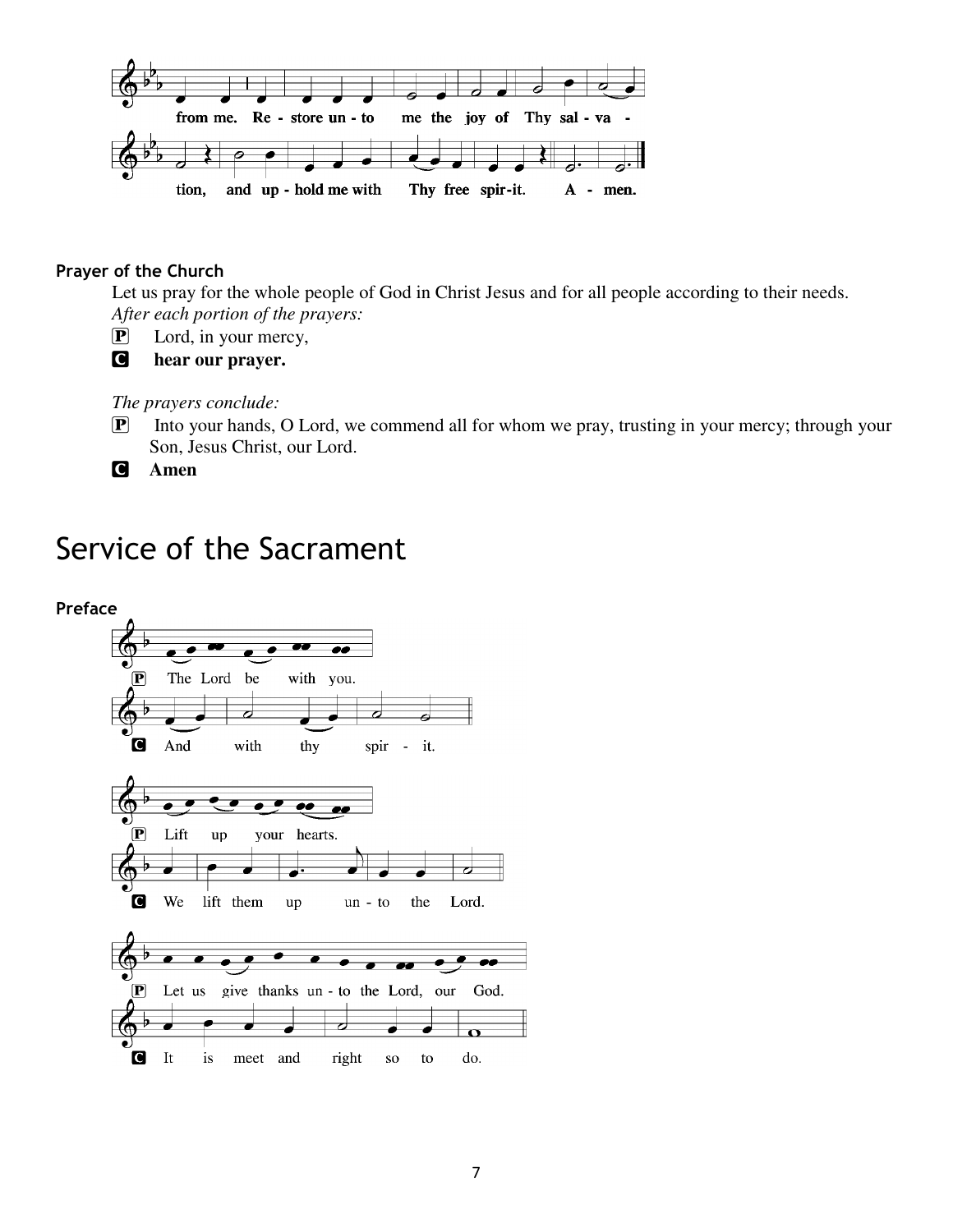$\mathbf{P}$  It is truly meet, right, and salutary that we should at all times and in all places give thanks to You, holy Lord, almighty Father, everlasting God, through Jesus Christ, our Lord. Therefore with angels and archangels and with all the company of heaven we laud and magnify Your glorious name, evermore praising You and saying:



#### **Lord's Prayer**

- P Lord, remember us in Your kingdom and teach us to pray:
- C **Our Father who art in heaven, hallowed be Thy name, Thy kingdom come, Thy will be done on earth as it is in heaven; give us this day our daily bread; and forgive us our trespasses as we forgive those who trespass against us; and lead us not into temptation, but deliver us from evil. For Thine is the kingdom and the power and the glory forever and ever. Amen.**

#### **The Words of Our Lord**

 $\mathbf{P}$  Our Lord Jesus Christ, on the night when He was betrayed, took bread, and when He had given thanks, He broke it and gave it to the disciples and said: "Take, eat; this is  $My + body$ , which is given for you. This do in remembrance of Me."

In the same way also He took the cup after supper, and when He had given thanks, He gave it to them, saying: "Drink of it, all of you; this cup is the new testament in My  $+$  blood, which is shed for you for the forgiveness of sins. This do, as often as you drink it, in remembrance of Me."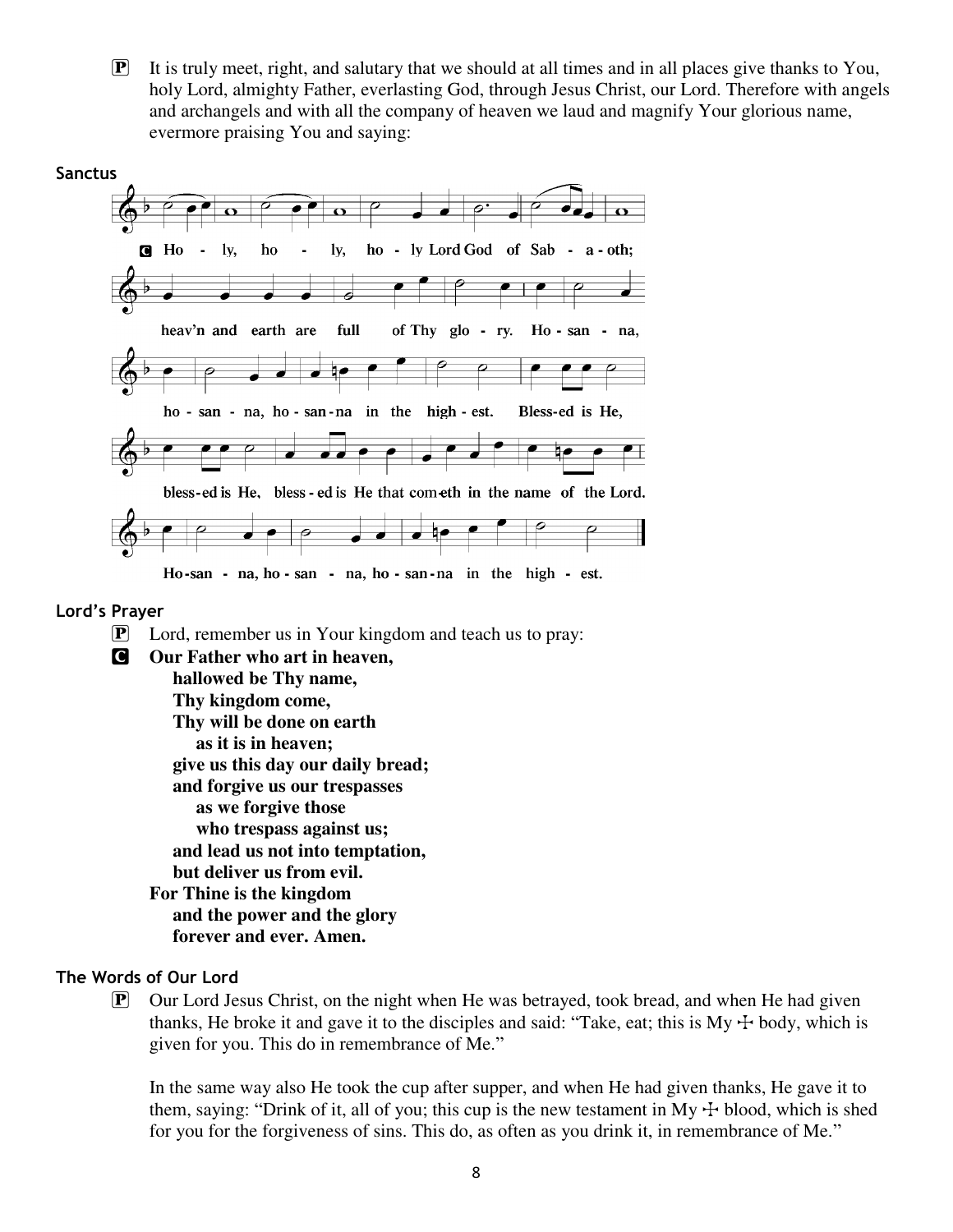**Pax Domini**

 $\mathbf{P}$  The peace of the Lord be with you always.

C **Amen.** 



*Sit* 

### **Communion Distribution**

Holy Cross believes that the Lord's Supper is a gift of Jesus to His church. The apostle Paul wrote, "Let a man examine himself, and so eat of the bread and drink of the cup. For any one who eats and drinks without discerning the body eats and drinks judgment upon himself." (I Corinthians 11:28-29). Out of loving concern for those that commune and from our understanding of the Bible and the Lutheran Confessions, we request that those who commune here:

1. Be baptized Christians

2. Should have received special instruction on the essence and significance of the Lord's Supper.

3. Are mature enough to examine themselves, recognizing their sin and their need for God's grace through this special means.

4. Profess the "real presence" of Christ in this sacrament, that is, confessing the true presence of Jesus' body in the bread and His blood in the wine.

We request that all that come to the Lord's Supper join us in acknowledging the preceding affirmations of our understanding of communion. Non-communing children may join their parents. They are asked to fold their hands for a blessing. If you have any questions, please feel free to speak with the pastor after the service.

If you are unable to drink wine, the inner tray has alcohol free wine. If you are in need of gluten free bread, please speak with one of the pastors.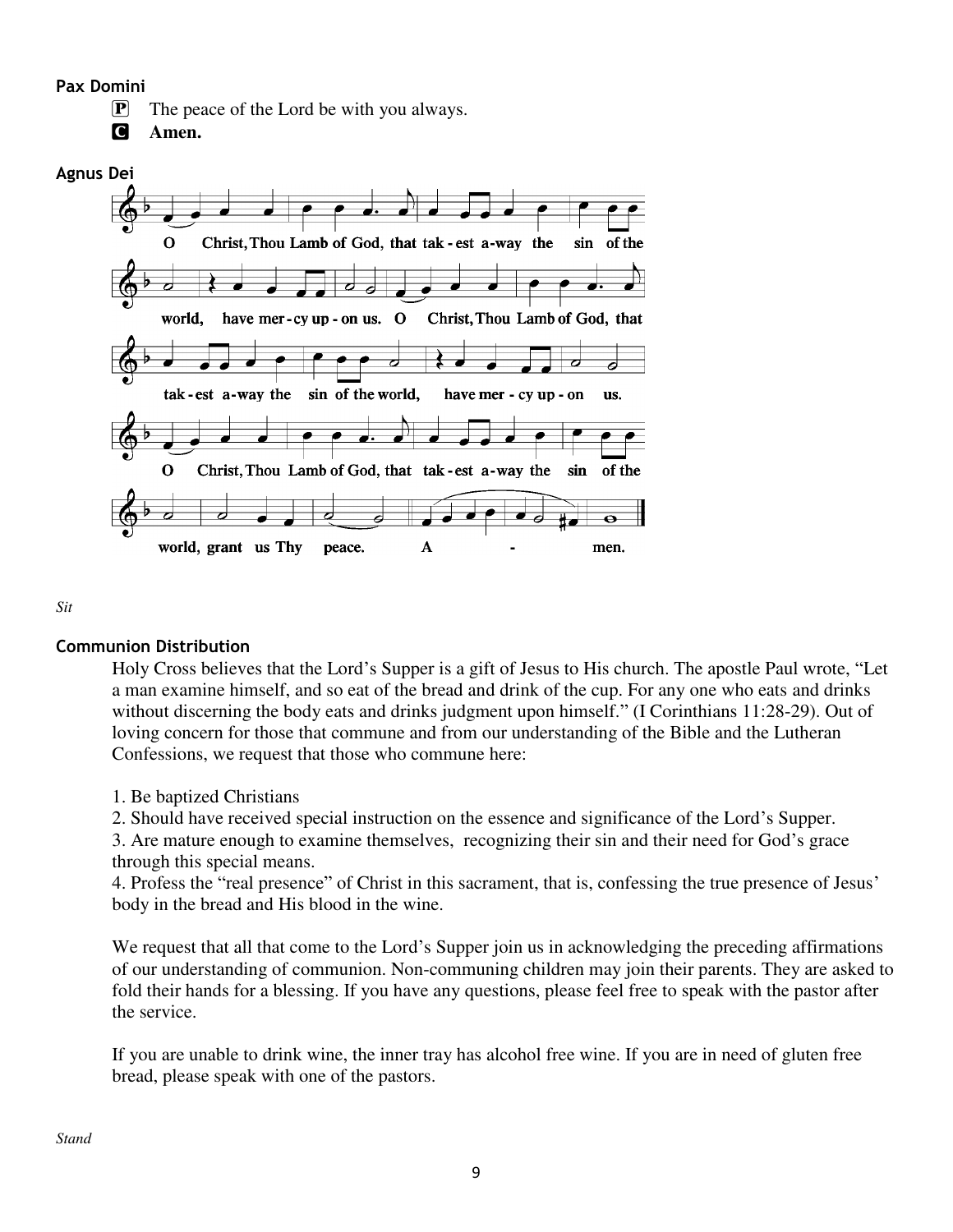

We give thanks to You, almighty God, that You have refreshed us through this salutary gift, and we implore You that of Your mercy You would strengthen us through the same in faith toward You and in fervent love toward one another; through Jesus Christ, Your Son, our Lord, who lives and reigns with You and the Holy Spirit, one God, now and forever.

C **Amen.**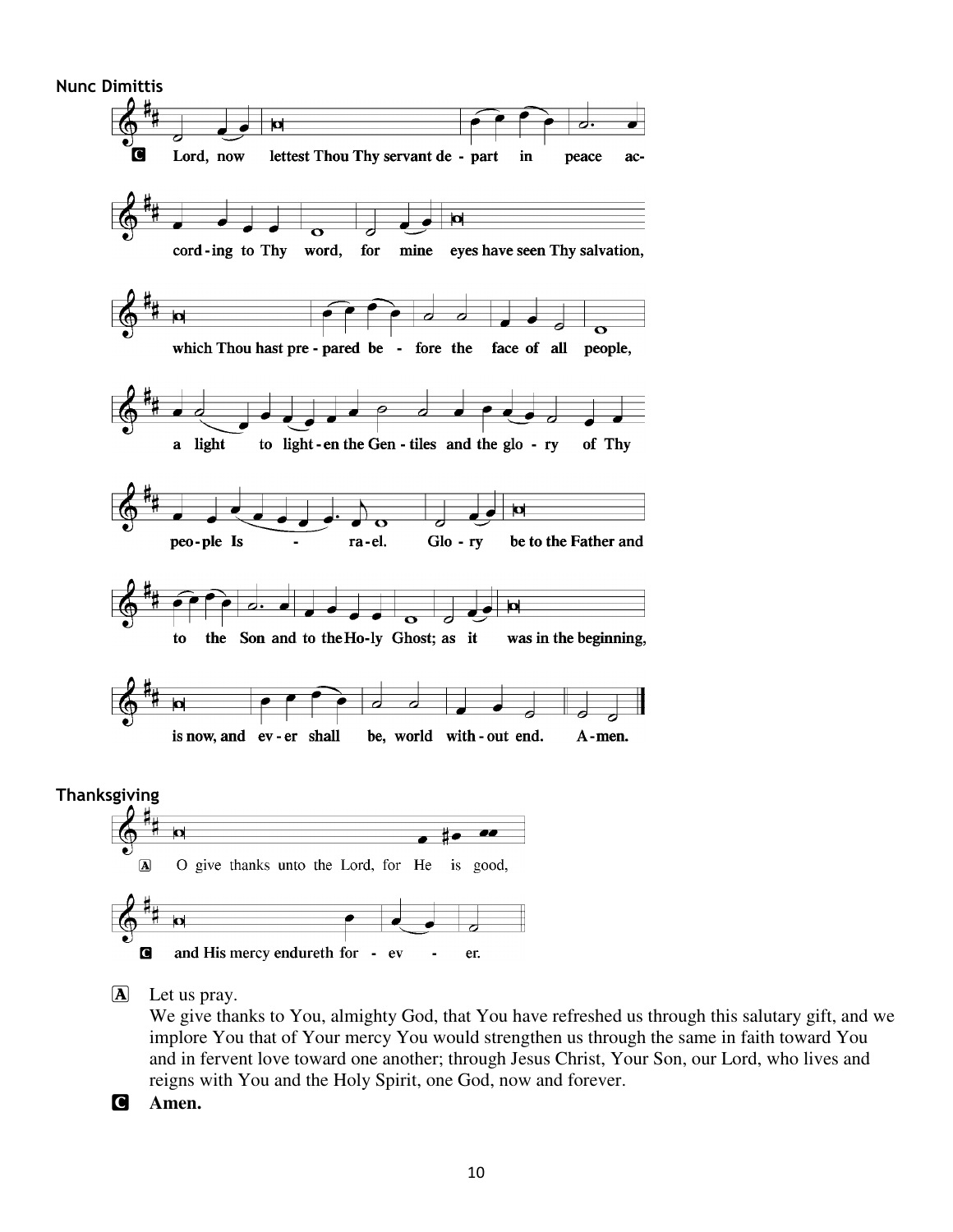